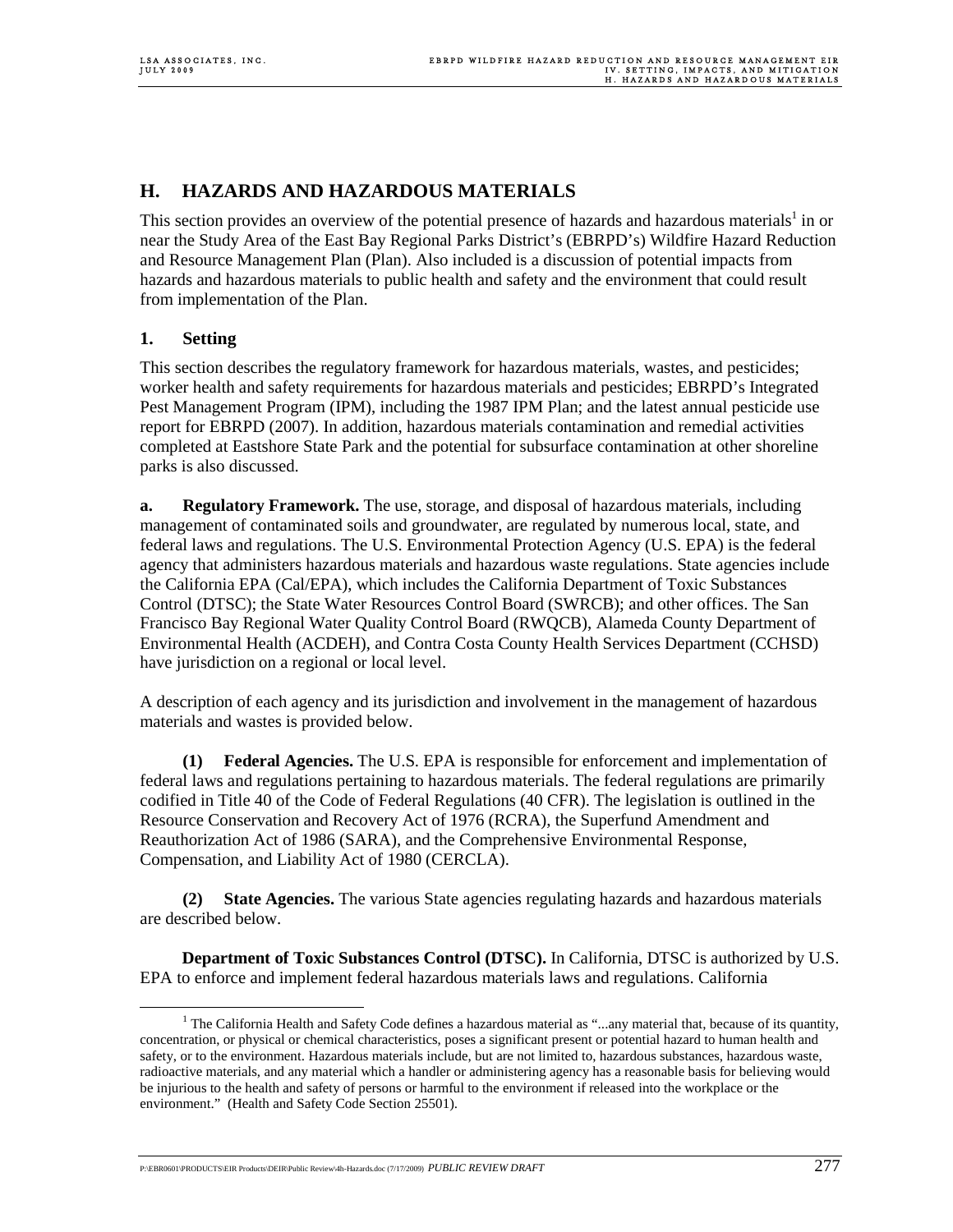regulations pertaining to hazardous materials equal or exceed the federal regulations. Most state hazardous materials regulations are contained in Title 22 of the California Code of Regulations (CCR).

**State Water Resources Control Board (SWRCB).** The SWRCB enforces regulations on how to implement underground storage tank (UST) programs and also aboveground storage of petroleum products. The SWRCB allocates monies to eligible parties who request reimbursement of funds to clean up soil and groundwater pollution from UST leaks. The SWRCB also enforces the Porter-Cologne Water Quality Act through its nine regional boards, including the RWQCB, which is described below.

**(3) Regional/Local Agencies.** The following regional and local agencies are responsible for regulation and oversight of hazards and hazardous materials.

**San Francisco Bay Regional Water Quality Control Board.** The Study Area is located within the jurisdiction of the RWQCB. The RWQCB enforces the Porter-Cologne Water Quality Act of 1969 for protection of the waters of the state. The RWQCB can act as lead agency to provide oversight for sites where the quality of groundwater or surface waters is threatened, and has the authority to require investigations and remedial actions.

**Alameda County Department of Environmental Health and Contra Costa County Health Services Department.** The primary agencies for local enforcement of state and federal laws pertaining to hazardous materials management are the Certified Unified Program Agencies (CUPA), including the ACDEH and CCHSD (depending on the regional location). Other CUPAs that may have oversight within EBRPD lands include the City of Berkeley Toxics Management Division and the City of Oakland Fire Department. The CUPAs are the local agencies responsible for coordination of a hazardous waste generator program, underground and aboveground storage tank management, investigation of leaking underground storage tank sites and other contaminated sites, and the Hazardous Materials Business Plan program. Depending on the precise types and quantities of hazardous materials used, stored, and disposed of within EBRPD lands, the applicable hazardous materials requirements as overseen by the CUPA may include the preparation and implementation of the following plans, programs, and permits as well as any associated training that may be required for their successful implementation.

**Hazardous Waste Generator Requirements.** Facilities that generate more than 100 kilograms per month of hazardous waste, or more than 1 kilogram per month of acutely hazardous waste, must be registered in accordance with RCRA (Title 42, U.S. Code, Sections 6901 et seq.).

**Aboveground Storage Tank (AST) and UST Permits.** Facilities with ASTs or USTs must be permitted. Other plans or programs, such as a Spill Prevention Control and Countermeasures (SPCC) Program, may be required due to the size and type of hazardous materials stored in the ASTs. The SPCC Program provides a detailed engineering analysis of the potential for release from oil-filled equipment and describes the measures that will be implemented to reduce the release potential, such as secondary containment and emergency response.

**Hazardous Materials Business Plan (Business Plan).** Facilities that use, store, or handle hazardous materials in quantities greater than 500 pounds, 55 gallons, or 200 cubic feet are required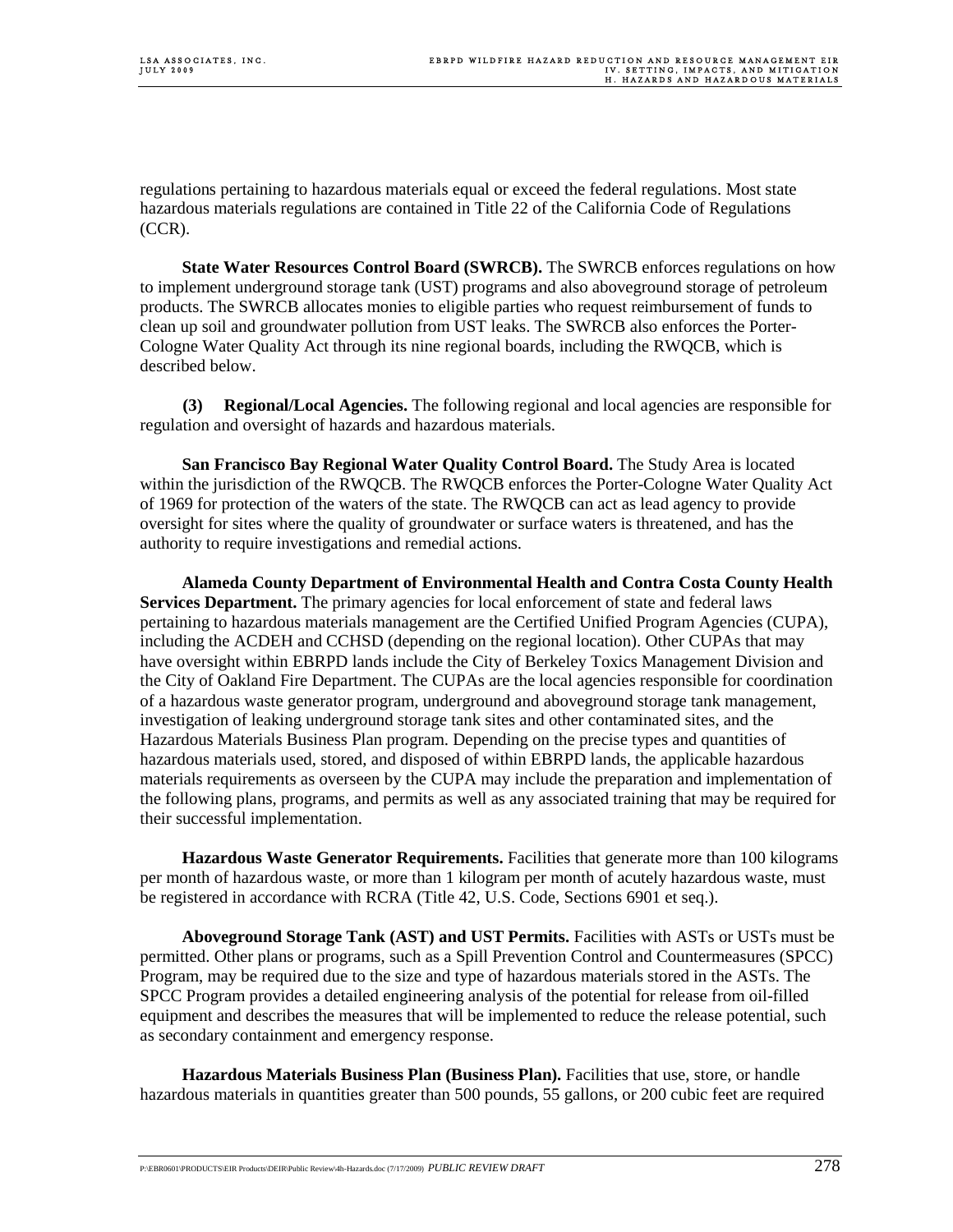to prepare a Business Plan (and any associated permits, as applicable) and comply with Uniform Fire Code requirements for the storage of hazardous materials. The Business Plan would contain facility maps, up-to-date inventories of all hazardous materials for each shop/area, product transfer areas, emergency response procedures, equipment, and a description of hazardous materials-related employee training.

**Hazardous Material Release Response Plan (Contingency Plan).** All facilities that generate hazardous waste must prepare a Contingency Plan. The Contingency Plan identifies the duties of the facility Emergency Coordinator, the identification and location of emergency equipment, and the necessary reporting procedures for the facility Emergency Coordinator to follow after a hazardous materials incident.

**(4) Pesticides.** The following sections describe regulatory requirements for the handling, use, and disposal of pesticides as it applies to the Plan.

**Federal, State, and Regional/Local Agencies.** Pesticides are regulated under the Federal Insecticide, Fungicide and Rodenticide Act (FIFRA) by the U.S. EPA. This includes labeling and registration of pesticides as to how they may be used. U.S. EPA delegates pesticide enforcement activities in California to the California Department of Pesticide Regulation (DPR), under Title 3 of the California Code of Regulations and the California Food and Agriculture Code. The DPR registers pesticides for use in California and licenses pesticide applicators, pilots, advisors, dealers, brokers, and businesses. In turn, the County Agricultural Commissioner (CAC) acts as the local enforcement for DPR. The CAC registers licensed pest control businesses and agricultural pest control advisors in the County in which they operate; requires permits and advanced notification for buying or using California restricted-use pesticides; and requires the completion of pesticide use reports for pesticides applied in the County. In addition, the CAC investigates pesticide-related injuries and illnesses and oversees enforcement of worker training in pesticide management. Local CACs for the Study Area are located in Alameda and Contra Costa County.

Like hazardous materials, pesticides must be properly stored and transported in accordance with applicable local, state, and federal requirements. Generally, this means that they must be stored in secured locations and warning signs must be posted at storage areas.<sup>2</sup> Pesticides must also be inventoried as part of the required plans for hazardous materials (see above). For example, pesticides that are stored in quantities exceeding the Business Plan limits (55 gallons of a liquid, 500 pounds of a solid, 200 cubic feet of a compressed gas) must be included in the Business Plan inventory.

**Worker Health and Safety.** Worker health and safety in California is regulated by the California Department of Industrial Relations, Division of Occupational Safety and Health (Cal/OSHA). California standards for workers dealing with hazardous materials (including pesticides

P:\EBR0601\PRODUCTS\EIR Products\DEIR\Public Review\4h-Hazards.doc (7/17/2009) *PUBLIC REVIEW DRAFT* 279

 $\frac{1}{2}$ <sup>2</sup> California Department of Pesticide Regulation, Laws and Regulations Study Guide, 2001 Edition (for the following examinations: Agricultural Pest Control Advisor License, Qualified Applicator Certificate, Qualified Applicator License, Pest Control Aircraft Pilot Certificate, and Pest Control Dealer Designated Agency License), information reviewed on-line, http://www.cdpr.ca.gov/docs/, 11 August 2006.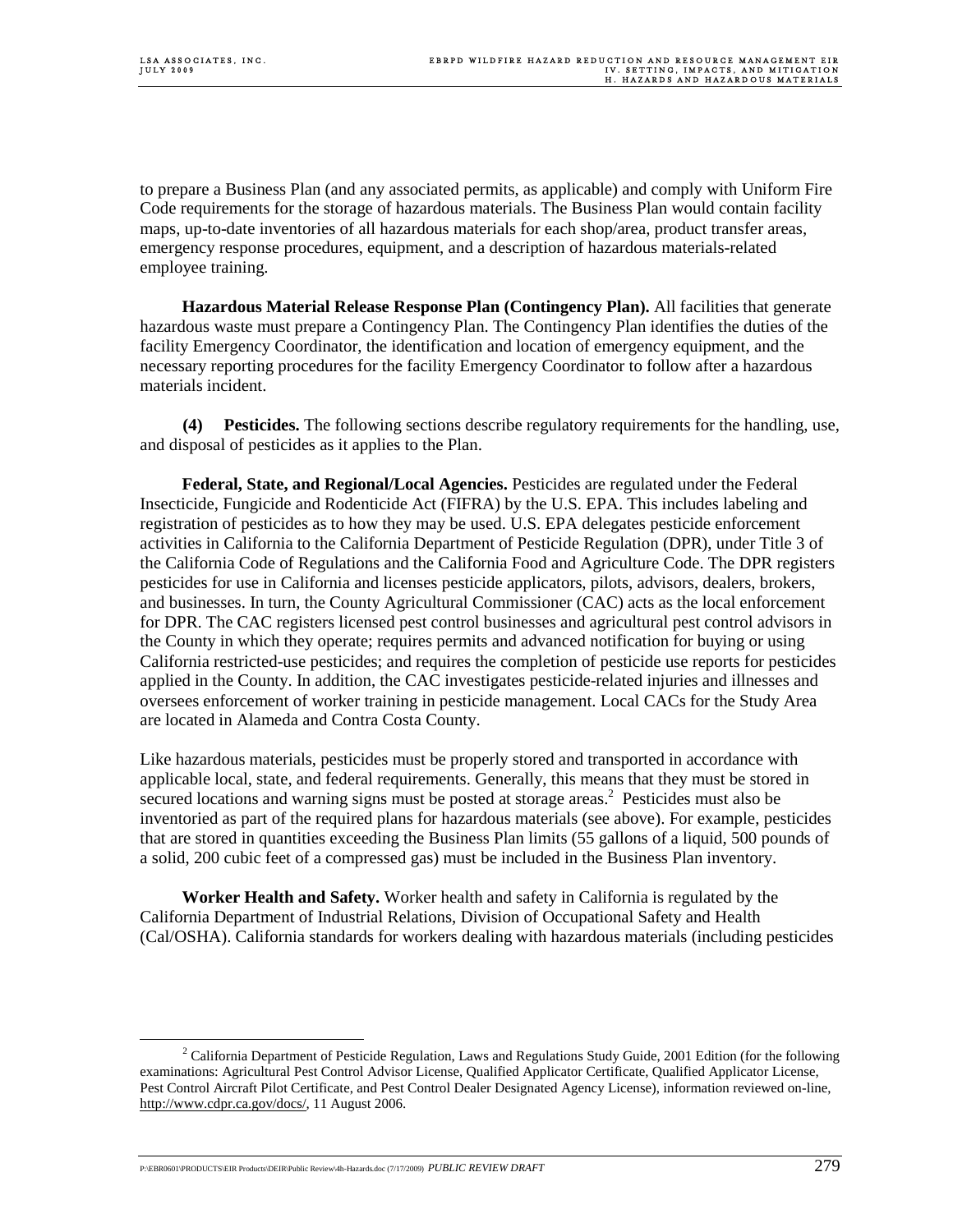and herbicides) and for preventing workplace injuries<sup>3</sup> are contained in CCR Title 8 and include practices for all industries (i.e., General Industrial Safety Orders). Cal/OSHA conducts on-site evaluations and issues notices of violation to enforce necessary improvements to health and safety practices. These may include preparation of applicable plans and programs as well as worker training to implement these plans, as they are described below.

*Injury and Illness Prevention Plan.* The California General Industry Safety Order requires that all employers in California shall prepare and implement an Injury and Illness Prevention Plan, which should contain a code of safe practice for each job category, methods for informing workers of hazards, and procedures for correcting identified hazards.

*Emergency Action Plan.* The California General Industry Safety Order requires that all employers in California prepare and implement an Emergency Action Plan. The Emergency Action Plan designates employee responsibilities, evacuation procedures and routes, alarm systems, and training procedures.

*Fire Prevention Plan.* The California General Industry Safety Order requires that all employers in California prepare and implement a Fire Prevention Plan. The Fire Prevention Plan specifies areas of potential hazard, persons responsible for maintaining fire prevention equipment or systems, fire prevention housekeeping procedures, and fire hazard training procedures.

*Hazard Communication Plan/Pesticide Safety Information System.* Facilities involved in the use, storage, and handling of hazardous materials are required to prepare a Hazard Communication plan. The purpose of the Hazard Communication plan is to provide methods on safe handling practices for hazardous materials, ensure proper labeling of hazardous materials containers, and ensure employee access to Material Safety Data Sheets (MSDSs).

A similar program for workers using pesticides in non-crop settings (such as those included in the Study Area) is required by DPR in accordance with the Pesticide Safety Information Series (PSIS).<sup>4</sup> Training in hazard communication, medical supervision, pesticide handler safety, pesticide storage and transportation, first aid, personal protective equipment, engineering controls, and other applicable elements are required. The PSIS program was developed by DPR with local enforcement by the CAC.

**b. Wildfire Hazards.** As described in Section III, Project Description, of this EIR the purpose of the Plan is to reduce the risks from wildfires in identified high hazard areas on EBRPD parklands through fuel reduction actions that are conducted in a manner that mitigates adverse environmental effects and implements resource and habitat management goals. State policies regarding wildland fire safety are administered by the State Office of the Fire Marshall and the California Department of Forestry (CalFire).

 $\frac{1}{3}$  $3$  The type of workplace injuries that may be associated with mechanical and hand methods for controlling unwanted vegetation may include: slip, trip, and falls, power tool and hand injuries, muscle strain, cuts, or other related injuries. Dost, Frank N., ATS, Consulting Toxicologist, 1993, Injuries Resulting from Employment in Forest Vegetation Management Using Manual Methods. A Progress Report, 8 February. Prevention of these types of injuries should be covered by the employer's Injury and Illness Prevention Plan.

<sup>4</sup> California Environmental Protection Agency, Department of Pesticide Regulation, 2005. Pesticide Safety Information Series Index, HS-641, Revised May.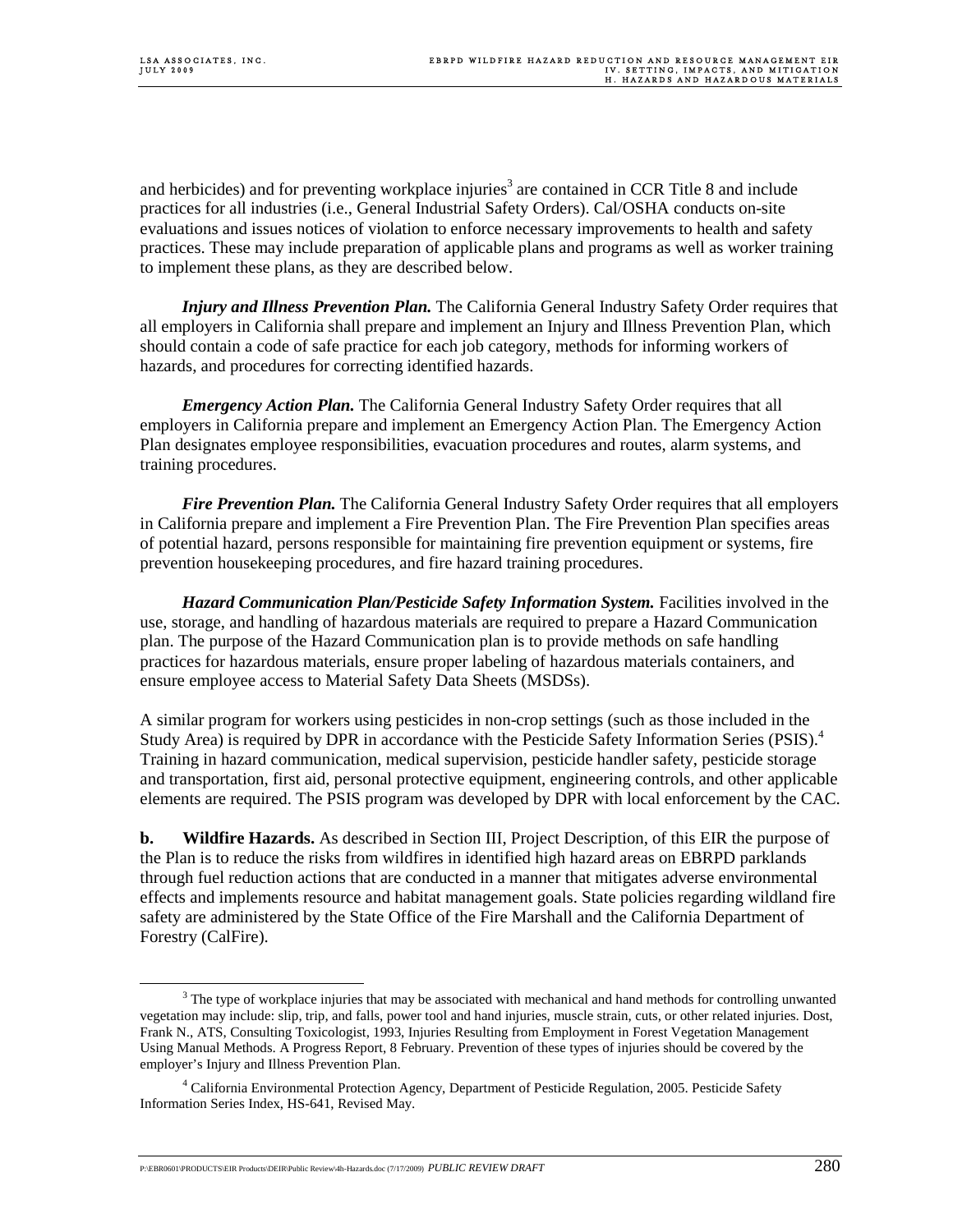Contractors are required to comply with the following legal requirements at sites classified by CalFire as a "wildland area that may contain substantial forest fire risks and hazards" or a "very high fire hazard severity zone", which designations would apply to the Plan's Study Area:<sup>5</sup>

- Earthmoving and portable equipment with internal combustion engines would be equipped with a spark arrestor to reduce the potential for igniting a wildland fire (PRC Section 4442).
- Appropriate fire suppression equipment would be maintained during the highest fire danger period – from April 1 to December 1 (PRC Section 4428).
- On days when a burning permit is required, flammable materials would be removed to a distance of 10 feet from any equipment that could produce a spark, fire, or flame, and the construction contractor would maintain the appropriate fire suppression equipment (PRC Section 4427).
- On days when a burning permit is required, portable tools powered by gasoline-fueled internal combustion engines would not be used within 25 feet of any flammable materials (PRC Section 4431).

New buildings located in any Fire Hazard Severity Zone within state responsibility areas, any Very High Fire Hazard Severity Zone within local responsibility areas, or any Wildland-Urban Interface Fire Area must comply with the California Building Code (CBC) minimum requirements for building materials and construction methods to improve exterior wildfire exposure protection (CBC, 2007). Fire Hazard Severity Zones are classified by the CalFire Director in accordance with California Public Resource Code (PRC) sections 4201 through 4204 for state responsibility areas and in accordance with Government Code sections 51176 through 51189 in local responsibility areas.

The Public Resources Code (PRC) requires anyone who owns, leases, controls, operates, or maintains any building or structure in or adjoining wildlands must comply with the following:

- Maintain a 30-foot wide firebreak around each building or structure.
- Remove all brush, flammable vegetation, or combustible brush within 100 feet of buildings or structures.
- Remove any portion of any tree that extends within 10 feet of a chimney or stovepipe.
- Maintain any tree adjacent to or overhanging a structure to keep it free of dead or dying wood.
- Remove leaves, needles, or other vegetative material from roof.
- Provide and maintain screens over every chimney or stovepipe (PRC Section 4291).

**c. EBRPD Integrated Pest Management Program.** Beginning in the 1970s, EBRPD has attempted to limit the use of toxic chemicals on its park lands. The 1987 EBRPD Pest Management Policies and Practices included a policy stating: "In accordance with the accepted principals of ecology, the District will strive to implement an integrated pest management program which eliminates the use of chemicals as much as feasible whenever alternative methods are effective."6

 $rac{1}{5}$ <sup>5</sup> CalFire Fire Hazard Severity Maps can be found at  $\frac{http://frap.cdf.ca.gov/data/frapsimaps/download$ *asp.* 

<sup>6</sup> EBRPD, 1987. Pest Management Policies and Practices, Resolution Number 1987-11-325, October.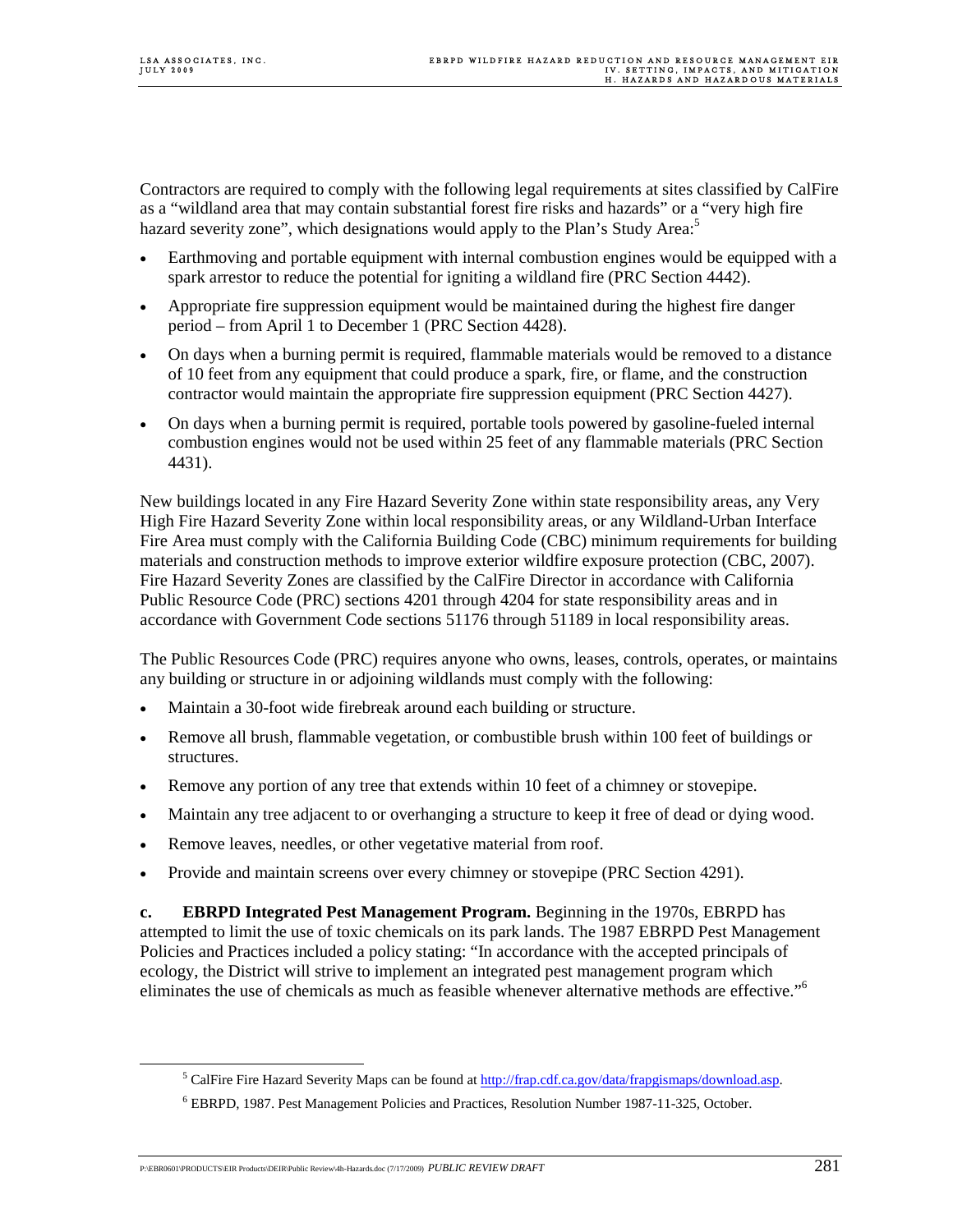EBRPD identified a number of wildland management issues in the 1997 Master Plan, $^7$  as follows: management of wildland areas may require the use of IPM<sup>8</sup> practices for the control of plant and animal pests. Agricultural sites and cultivated areas within EBRPD jurisdiction may also be managed in accordance with IPM methods to control noxious weed infestations, brooms, and other invasive non-native plants. The use of IPM methods by EBRPD is to minimize the impact of undesirable species on natural resources and to reduce pest-related health and safety risks to the public within developed facilities and/or high-use recreational areas.

The first Proposed Pest Species Management Program was initiated by EBRPD in 1982.<sup>9</sup> By 1987, a more comprehensive IPM Plan was prepared, which underwent CEQA review.<sup>10</sup> The 1987 IPM Plan was implemented beginning in  $1988$ ;<sup>11</sup> a summary of the Plan follows. As required by State and local requirements, EBRPD analyzes the annual amount of pesticide usage through the areas under its jurisdiction. The latest pesticide use report available for review as the writing of this EIR was for the year 2007 (see below).<sup>1</sup>

**(1) 1987 Integrated Pest Management Plan.** The 1987 Pest Management Policies and Practices for EBRPD, Resolution Number 1987-11-325 (1987 IPM Plan) was prepared to consolidate all relevant EBRPD Board-adopted policies, administrative directives, and "state of the art" pest management practices pertaining to agricultural and structural uses on EBRPD lands. The Plan is supported by the EBRPD Board of Directors and staff, an IPM Specialist, and two advisory Committees: the Pest Management Advisory Committee (PMAC)<sup>13</sup> and the Ecology Committee.<sup>14</sup>

The major implementation components of the Plan include: 1) Monitoring Program for Pests; 2) Use of Pesticides Only with Prior Authorization (by the IPM Specialist or PMAC); 3) Completion of an IPM Checklist and Pesticide Use Report; 4) Notification and Posting; 5) General Chemical Safety and Environmental Concerns, where records of pesticide use are periodically reviewed by the PMAC to

<sup>9</sup> East Bay Regional Park District, 1982. Proposed Pest Species Management Program for East Bay Regional Park District, February.

 $10$  A Negative Declaration was prepared on the 1987 IPM Plan (not available for review).

<sup>11</sup> EBRPD, 1987. Pest Management Policies and Practices for East Bay Regional Park District, Resolution Number 1987-11-325, prepared by Nancy Brownfield, IPM Specialist and Dale Sanders, IPM Coordinator for EBRPD Board of Directors, October and EBRPD, 2005, op. cit.

 $12$  East Bay Regional Park District, 2008. The 2007 Annual Report of Pesticide Use Report, September 2008.

<sup>13</sup> The Pest Management Advisory Committee (PMAC) is a five-member professional advisory committee appointed by the Board that oversees the IPM program effectiveness, develops long-term pest management programs, among other tasks.

<sup>14</sup> The Ecology Committee is a joint union-management committee with two union representatives and two representatives appointed by District management staff and at least two Board of Directors members. The function is advisory through recommendations to the District Board, PMAC or staff.

 $\overline{7}$ <sup>7</sup> East Bay Regional Park District, 1996 (adopted). Master Plan 1997, Resolution No. 1996-12-349, December 17.

<sup>&</sup>lt;sup>8</sup> The EBRPD definition of IPM is that IPM is "a strategic approach for preventing and suppressing pest problems before they reach unacceptable levels. Using IPM means selecting and integrating the most appropriate combinations of available pest control methods (including cultural, mechanical, chemical, and biological) for a given site/pest occurrence in ways that minimize risk to public safety, health and the environment. While the goal of IPM programs is the same—longterm resolution to pest problems—the actual specific set of strategies selected will vary by park location, the season, type of pest, habitat considerations, level of desired control and cost factors. Additional, current practices will change as new information and new technologies are developed." EBRPD, 2005, op. cit.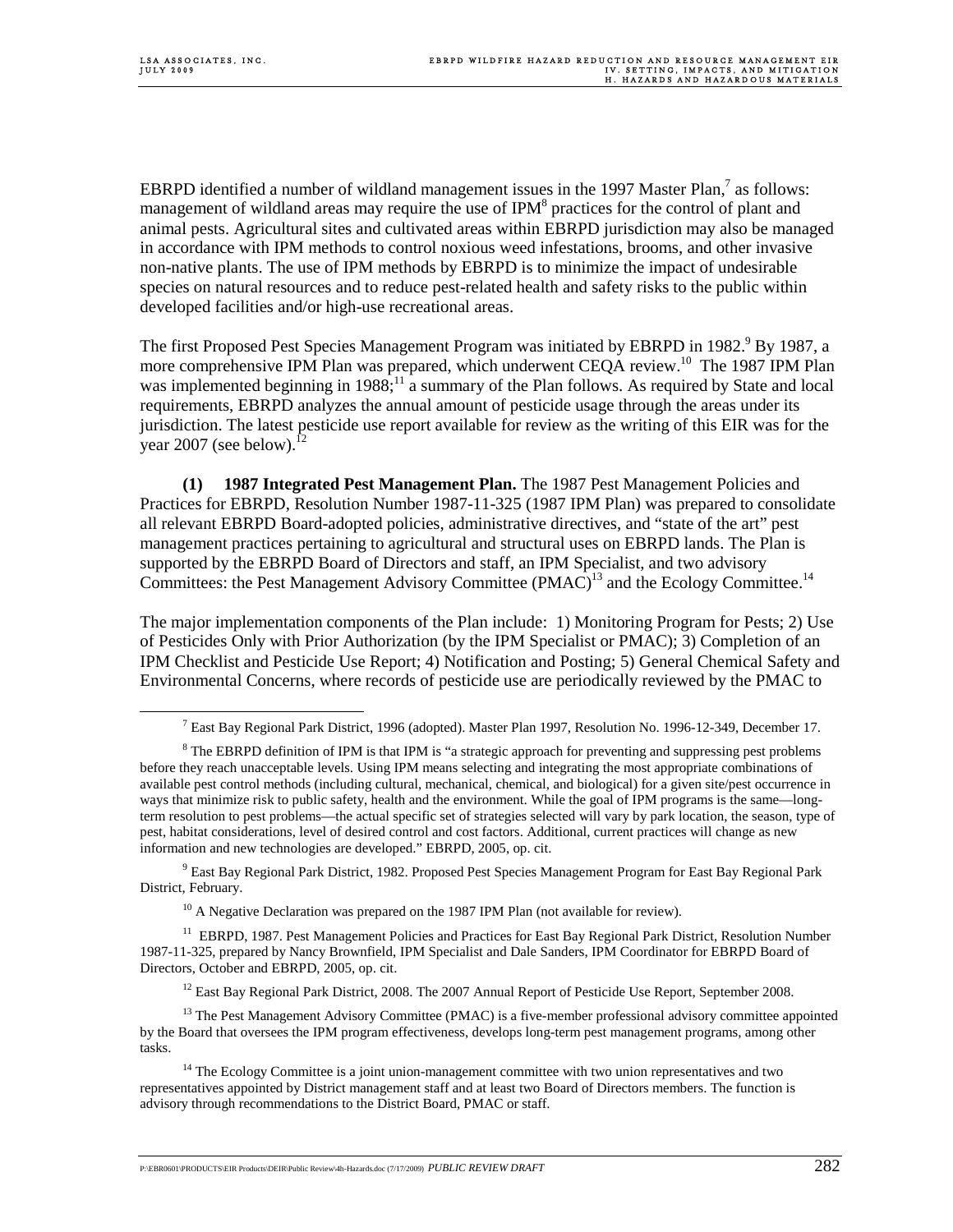ensure compliance with applicable rules and regulations; and 6) IPM Training Program for Workers. The Plan was prepared to set a framework for the use of IPM methods within EBRPD lands and to comply with local, state, and federal requirements for pesticide management.

**(2) EBRPD Annual Pesticide Use, 2007.** The 2007 Pesticide Use Report for EBRPD15 includes pest management needs and practices within the properties owned and managed by EBRPD. The EBRPD list of approved pesticides in 2007 included Roundup (glyphosate), Surflan (oryzalin), Banvel (dicamba), copper sulfate, Garlon (triclopyr), Casoron (dichobenil), and Chlorophacinone (inadandione). All of these pesticides are considered U.S. EPA Category III and IV pesticides, "use with caution."<sup>16, 17</sup> No category I (danger) or category II (warning) herbicides are on the Boardapproved list of herbicides for EBRPD.

The amount of each pesticide used by EBRPD is tracked and accounted for on an annual basis. In addition, the office of the IPM Specialist advises EBRPD park supervisors and concessionaires (including golf courses) on how to work toward the goal of reducing the need and number of annual pesticide applications. Prior authorization by the IPM Specialist is required before purchase and/or use of a pesticide is permitted for accountability and to ensure compliance with requirements for worker training.

The overall usage in 2007 of Board-approved pesticides (Roundup, Surflan, Banvel, Garlon, Casoron, and Chlorophacinone) was similar to that recorded in 2006, with a slight increase of 1.5 percent in Roundup use for park operations and a decrease in use of 6.5 percent used in resource management projects.

**d. Subsurface Contamination, Shoreline Parks.** Seven shoreline parks are located within the Study Area, including the Point Pinole Regional Shoreline, Miller/Knox Regional Shoreline, Brooks Island Regional Shoreline, Eastshore State Park, Miller Harbor Shoreline Park, Robert W. Crown Memorial State Beach, and Martin Luther King Jr. Regional Shoreline.<sup>18</sup> The shoreline parks are located at or within proximity to land uses that may have current or historical hazardous materials uses and may contain varying amounts of imported fill (of unknown origin) overlying Bay Mud.<sup>19</sup> The hillside parks within the Study Area are generally not located in areas with historic filling activities, or within proximity to industrial land uses that may use hazardous materials.

<sup>19</sup> Subsurface Consultants, Inc., 2001. Environmental Conditions, Hazardous Materials, Eastshore Park Project Site, September.

 <sup>15</sup> EBRPD, 2008, op. cit.

<sup>&</sup>lt;sup>16</sup> This material is subject to revision pending compilation of an IPM Golf Course Plan. The EBRPD IPM policy permits exemption to the Board-approved list of pesticides with the approval of the IPM Specialist; this provides a measure of flexibility in the program to be able to respond to specific and limited in purpose pest control with the use of nonapproved pesticides. EBRPD, 2005, op. cit.

<sup>&</sup>lt;sup>17</sup> U.S Environmental Protection Agency, 2007. Label Review Manual, Chapter 7 – Precautionary Statements. Available at http://www.epa.gov/oppfead1/labeling/lrm/2007-lrm-chap-07.pdf.

<sup>&</sup>lt;sup>18</sup> Wildfire hazards are very low and fuel modification activities are not expected to be undertaken at some of these shoreline parks including Middle Harbor Shoreline Park; Robert W. Crown Memorial State Beach; and Martin Luther King Jr. Regional Shoreline. Additionally, Brooks Island Regional Shoreline is isolated from developed areas and fuel modification activities are not anticipated for the park as it does not present a fire danger. LSA Associates, Inc., 2007 Land Use Setting, 15 November. These parks are therefore not discussed further.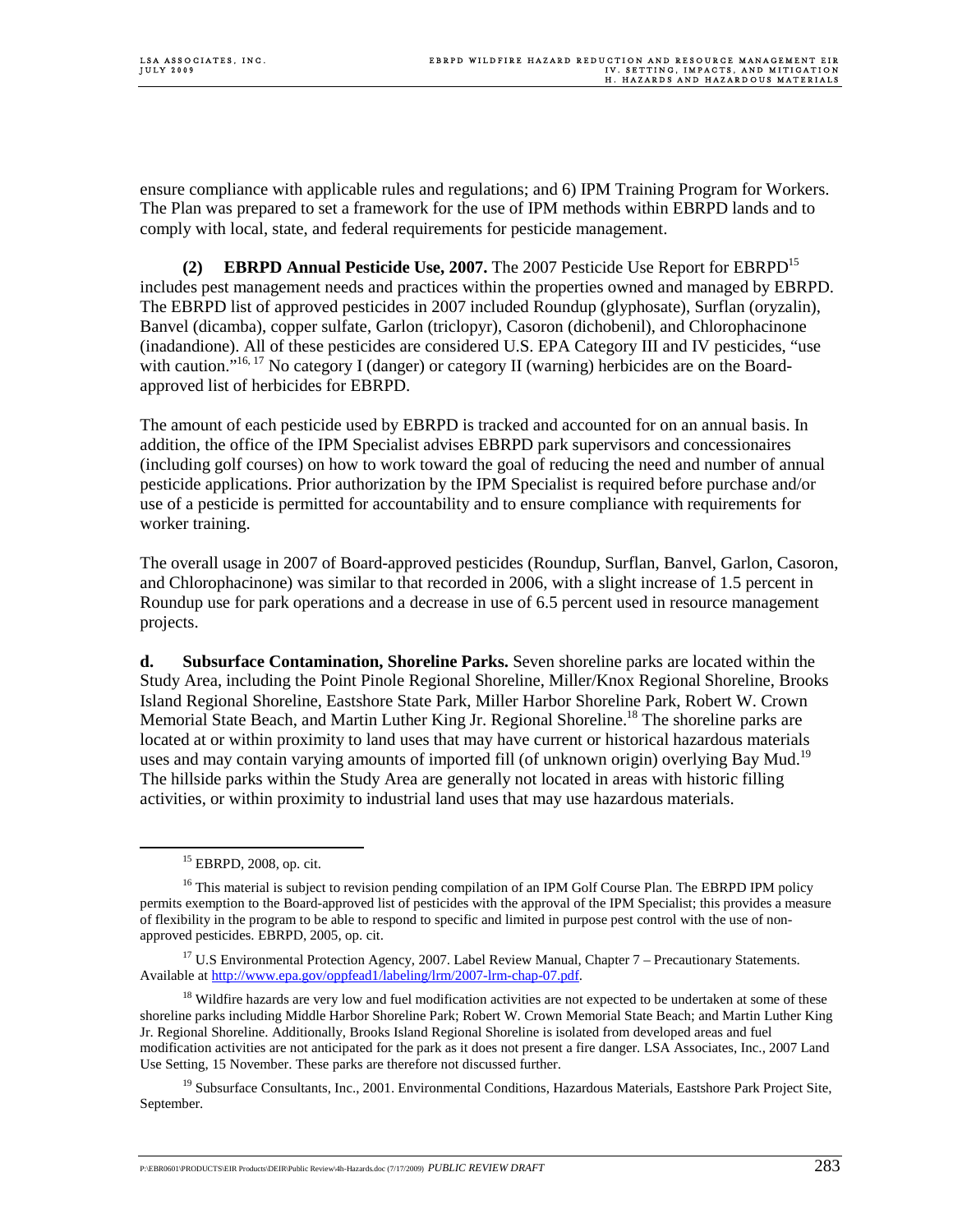A railroad line forms the eastern boundary of Point Pinole Regional Shoreline, and the park contains a remnant facility including a dynamite blast and burning bunker and black powder press from a former explosives manufacturing company. Miller/Knox Regional Shoreline contains a landfill area, and is bounded by a railroad right-of-way and industrial uses to the east, including a wastewater treatment plant.<sup>20</sup> Eastshore State Park lies within the cities of Richmond, Albany, Berkeley, Emeryville, and Oakland, and is located within proximity to freeway and transportation uses (where deposition from vehicular emissions of leaded gas may have occurred), and commercial and industrial uses. Residual soil and/or groundwater contamination associated with these land uses may be present. Areas within Eastshore State Park including Point Isabel, the Albany Plateau, Berkeley Meadow and North Basin, and Emeryville Crescent are the locations of completed remedial actions as required by RWQCB Orders, due to the presence of chemicals of potential concern (COPCs) found in excess of sitespecific action levels for proposed park land uses. $^{21}$ 

Metals, petroleum hydrocarbons and associated volatile organics, and in some cases other COPCs (such as landfill gases and polychlorinated biphenyls) were identified at locations within Eastshore State Park. Certain contaminated soils in the upper 12 to 16 inches below ground surface were offhauled and a 24-inch cap placed to reduce potential exposures to future park users. In some areas, more extensive remediation was completed. A certificate of completion was issued by the RWQCB following completion of these remediation activities. The RWQCB's certification is subject to ongoing risk management activities, including annual post-closure monitoring and site inspections of remediation areas.<sup>22</sup> However, residual contamination may be present in soil and/or groundwater within Eastshore State Park.

## **2. Impacts and Mitigation Measures**

This section discusses the potential impacts of hazardous materials use with implementation of the proposed Plan, based on the significance criteria presented below and mitigation measures are identified as necessary.

**a. Significance Criteria.** A significant impact from hazards and hazardous materials would occur if the project would:

- Create a significant hazard to the public or environment through the routine transport, use, or disposal of hazardous materials.
- Create a significant hazard to the public or environment through reasonably foreseeable upset or accident conditions involving the release of hazardous materials into the environment.
- Create a significant hazard to the public or environment through exposure to hazardous materials present in soils, surface water, ground water, and/or building materials as a result of historical land uses in the project vicinity.
- Emit hazardous emissions or handle hazardous or acutely hazardous materials, substances, or waste within 0.25 miles of an existing or proposed school.

 $21$  Ibid.

<sup>&</sup>lt;sup>20</sup> LSA, 2007, op. cit.

<sup>22</sup> Subsurface Consultants, 2001, op. cit.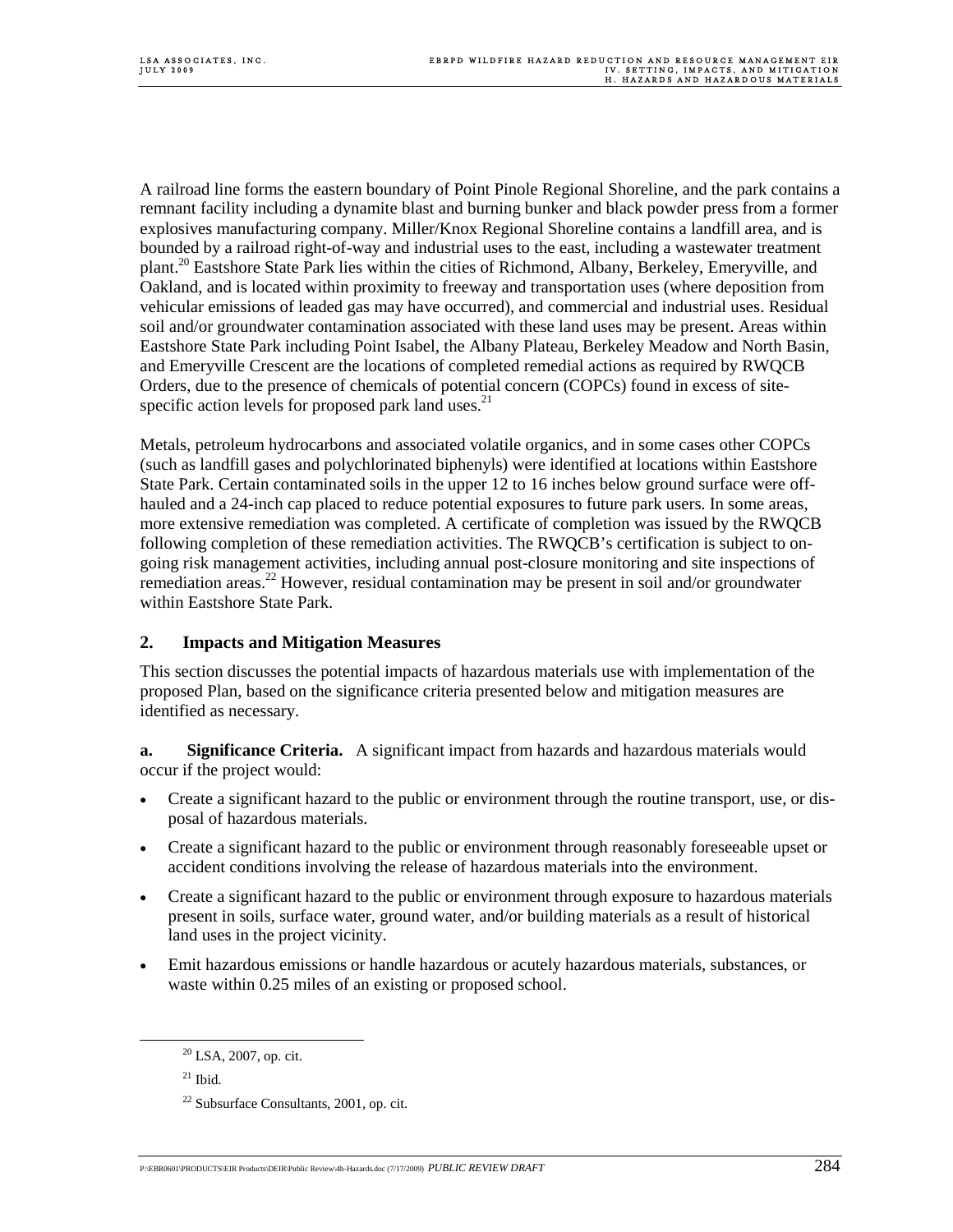- Be located on or adjacent to a site that is included on a list of hazardous materials sites compiled pursuant to Government Code section 65962.5 and, as a result, would result in a safety hazard for people residing or working in the area.
- Impair implementation of, or physically interfere with, an adopted emergency response plan or emergency evacuation plan.
- Result in an increased risk of exposure to wildland or urban fire hazards.

**b. Less-than-Significant Hazardous Materials Impacts.** Less-than-significant impacts related to hazardous materials are discussed below.

**(1) Use of Hazardous Materials.** Implementation of the vegetation management activities proposed in the Plan would not create a significant hazard to the public or the environment through the routine transport, use, or disposal of hazardous materials or through a reasonably foreseeable upset or accident involving hazardous materials. The proposed Plan has specific implementation measures that would reduce potentially significant impacts related to handling hazardous materials during fuel reduction actions to a less-than-significant level through implementation of best management practices and by compliance with applicable regulations for the storage, use, and disposal of hazardous materials. Specifically, the proposed Plan implementation measures include:

## **Plan Chapter IV. Fuel Treatment Methods Best Management Practices – Hand Labor**

## *Personnel Safety*

- Use OSHA-compliant equipment, including personal protection equipment and hand tools.
- Provide or contract for adequate training and oversight of hand labor activities to ensure that hand labor personnel are familiar with safety requirements, equipment use, and any topographic or site-specific conditions.

## *Water Quality*

• Hand labor personnel will take care to handle fuels and lubricants such that spilling and runoff of these substances does not occur.

### **Plan Chapter IV. Fuel Treatment Methods Best Management Practices – Mechanical Treatment**

### *Water Quality*

• Refueling areas will be designated for larger projects requiring mechanical treatment actions. Fuel tanks and refueling areas will be provided with secondary containment, where feasible. Materials and supplies needed to promptly clean up spills will be adequately maintained and located onsite, and personnel will be familiar with proper cleanup and disposal techniques. Examples of containment and cleanup methods and materials include using drip pans and absorbent pads for all vehicle and equipment fueling; equipping all fuel nozzles with automatic shut-off capability to contain fuel dripping and leakage; ensuring all vehicle fueling operations are not left unattended; inspecting vehicles and equipment each day to identify any fuel, oil, or hydraulic leaks; and repairing any identified leaks immediately prior to further use or storage of the leaking equipment to minimize further impact to the site. Vehicles with persistent or recurring leaks will be removed from the site until such leaks are properly repaired. Onsite fueling of vehicles and equipment will only be performed when offsite fueling is determined by EBRPD to be impractical.

### *Wildfire Precautions*

• No mechanical treatment actions will take place during Red Flag warnings; machinery has the potential to start fires during periods of high fire danger. The fire department may specify extra precautions to allow continued equipment activity.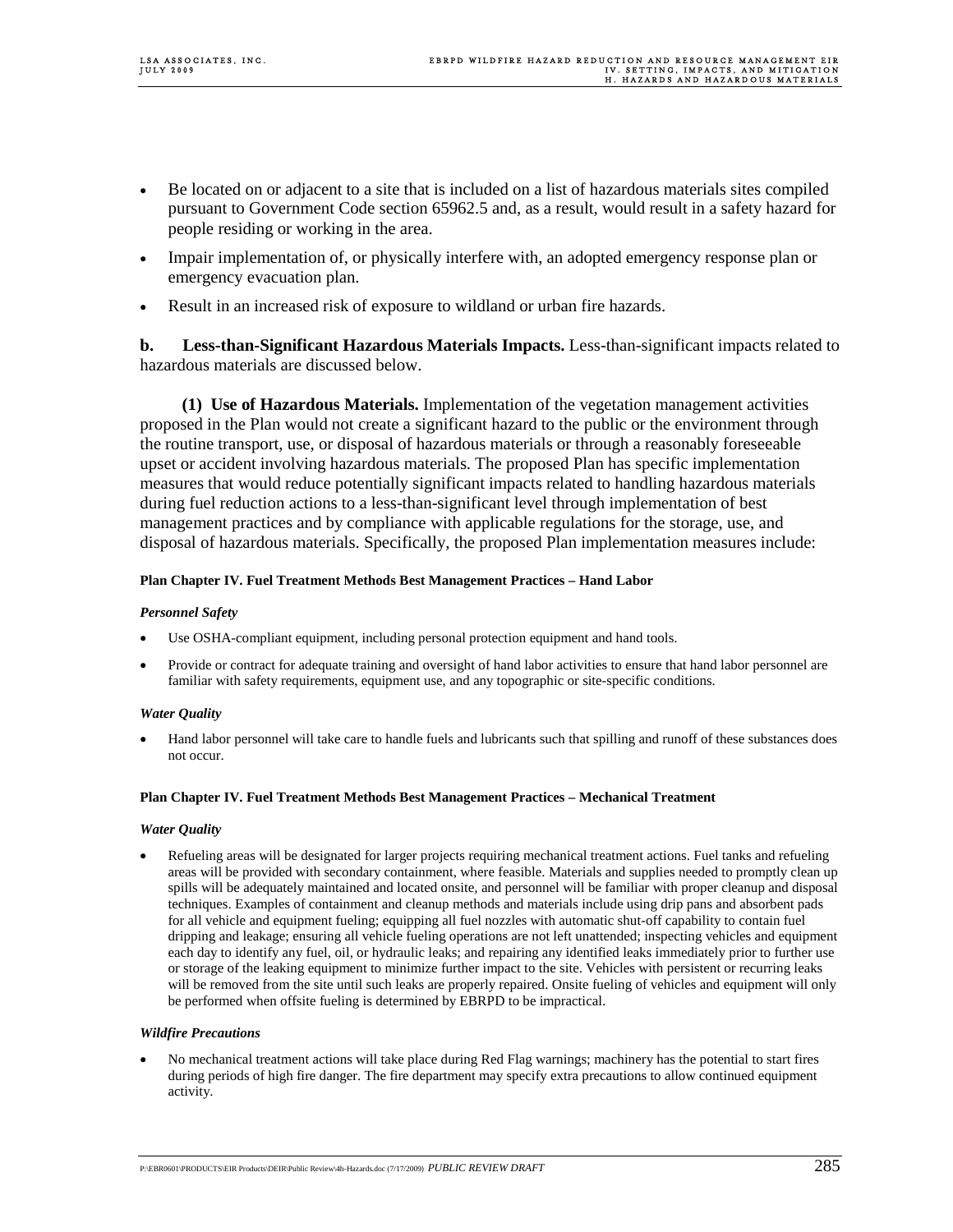- The requirements listed in California Public Resources Code (PRC) sections 4431, 4435, 4442, and 4437 must be followed where any mechanical treatment action is planned. Weed-eaters, chain saws, small mowers, and other internal combustion engine-powered equipment must comply with these regulations, including that they must be equipped with approved spark arrestors. Equipment powered by properly-maintained exhaust-driven, turbo-charged engines as well as those equipped with scrubbers at properly-maintained water levels do not require spark arrestors. Motor vehicles, if equipped with approved and properly-installed and routed muffler systems (as described in the California Motor Vehicle Code) do not require spark arrestors.
- The following fire suppression equipment must always be available and in adequate working condition at the treatment site, as well as on all mowers, per PRC section 4427(b):
	- o One (1) round-pointed shovel with overall length not less than 46 inches
	- o One (1) 5-gallon backpack water pump to serve as a fire extinguisher
	- o One (1) fully-charged fire extinguisher, UL-rated at 4-BC or more, per truck, tractor, grader, or other heavy equipment located onsite
	- o One (1) two-way radio or mobile telephone or pager equipped with "walkie-talkie" capabilities to enable reporting of fires or emergencies from the scene or when in an area of potential ignition.

#### **Plan Chapter IV. Fuel Treatment Methods Best Management Practices – Chemical Treatment**

#### *General Practices*

- Information concerning the timing, location, and approximate amounts and types of pesticides or other chemicals to be applied during a chemical treatment action must be posted onsite to inform the public at least 24 hours in advance of such treatment. Signs containing this information must adhere to an EBRPD-approved format and posted in a prominent location for at least 12 hours per manufacturers' instructions.
- When applying herbicides or other chemicals on cut stumps, onsite personnel will ensure that stumps are cut such that not more than 4 inches are left above ground, level from the uphill side of the stump. Stump cuts should be smooth, with a cleanly-cut surface, and with no projecting splinters.

### *Water Quality*

- EBRPD and its contractors will ensure that any pesticide or other chemical applications are performed only by licensed or certified pest control operators registered to perform such services in the County where the treatment is to take place, and only under a prescription prepared by a licensed pesticide advisor. The pest control operator must record and provide written accounts of the total amount of pesticides and other chemicals applied each month, as well as type(s) of pesticides or chemicals used and total areas treated with each pesticide or other chemical. These data must be reported to the County Agricultural Commissioner as well as to EBRPD's IPM Program. Operators must maintain accurate and calibrated application equipment to ensure correct amounts of pesticides and other chemicals are applied.
- Any chemical treatment actions must be performed according to EBRPD integrated pest management (IPM) policies and practices; pest control operators selected by EBRPD or its contractors will be required to consult and use the advice and recommendations of EBRPD integrated pest management specialists and adhere to EBRPD pest management guidelines. For example, dyes with the least potential environmental impacts and species-specific herbicides (in place of broad-spectrum herbicides) should be used to avoid injury to non-target plants.
- EBRPD IPM specialists will oversee chemical application practices to ensure compliance with state and federal regulations and EBRPD IPM policies. Pesticide application prescriptions will include suitable distances from wetlands and water bodies, in compliance with the California Department of Food and Agriculture Regulations and stateapproved product labeling. EBRPD IPM specialists will review application data to ensure the minimum amount of suitable chemicals are used during treatment actions to achieve the desired results.

**(2) Historical Land Use.** Implementation of the proposed Plan would not result in a significant hazard to the public or the environment through exposure to hazardous materials present in soils, surface water, and/or buildings as a result of historical land uses. The proposed Plan pertains to wildfire reduction on park lands and would not include intrusive work into the subsurface in areas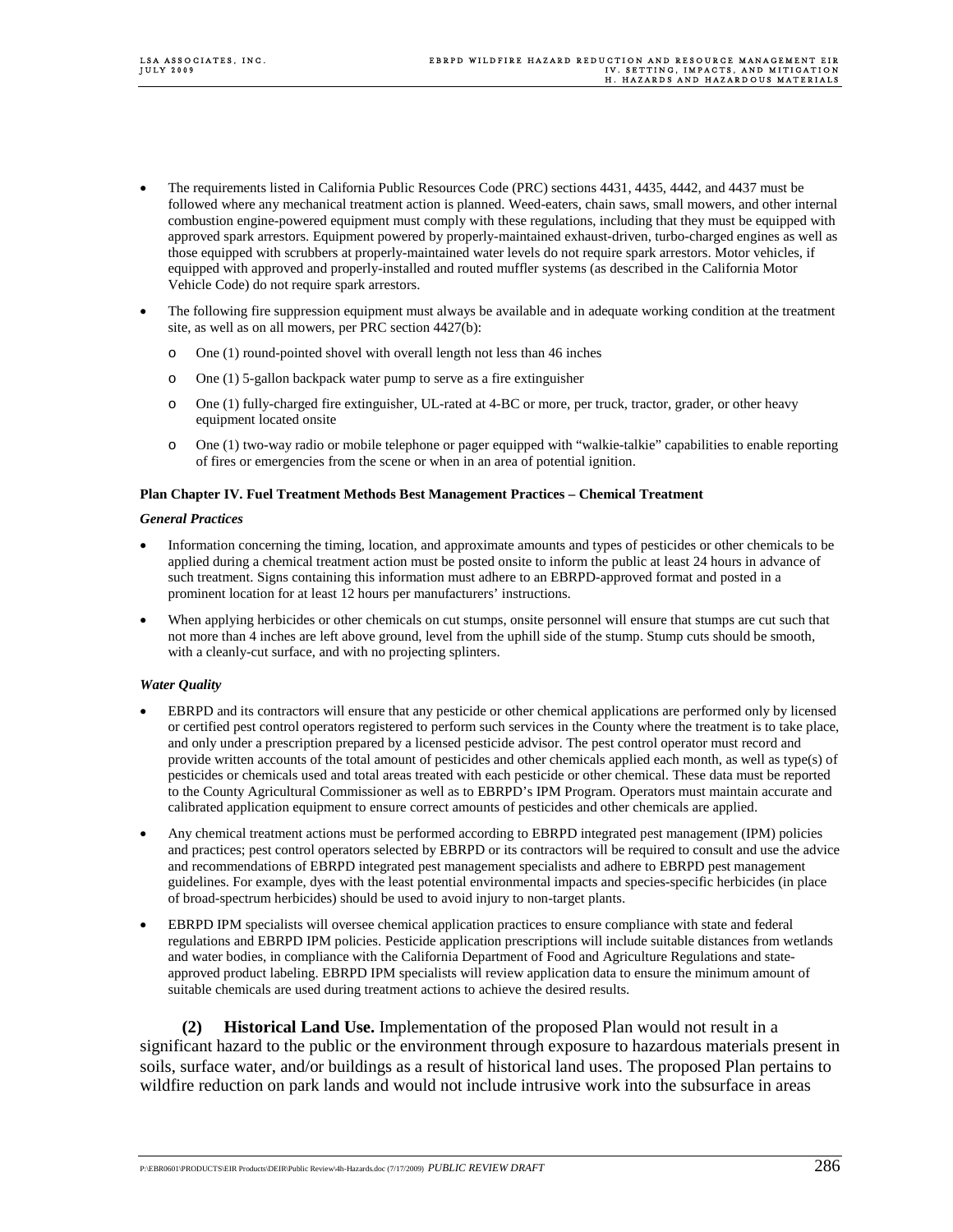where historical land uses may have resulted in residual contamination remaining in the subsurface; therefore this would be a less-than-significant impact.

**(3) Proximity to Schools.** There are approximately 13 educational facilities (colleges, high schools, elementary schools, pre-schools, and nursery schools) within one-quarter mile of the Study Area. Implementation of the proposed Plan would include application of pesticides in accordance with the EBRPD IPM program. Applications of pesticides, when deemed appropriate, would occur primarily by hand methods, but could also be applied by trucks spraying along roadways within park lands. Spraying would be avoided during windy conditions (sustained winds above 5-10 miles per hour). Because pesticide applications would be either by hand or applied by spraying during lowwind conditions, effects of pesticide applications are considered a less-than-significant impact to school populations within a one-quarter mile radius.

**(4) Cortese List Sites.** There are approximately nine sites identified on the Cortese list in the Study Area.<sup>23</sup> One site is located in Miller/Knox Regional Shoreline; this site was a former UST site, which had a gasoline release in 1987. This site has been closed (i.e., remediation complete or no remediation needed as determined by regulatory agency). Four UST sites were located at Lake Chabot, but those sites have all been closed. One UST site is located in Redwood Park and is currently under active remediation.

There are three Department of Defense (DoD) Formerly Used Defense Sites in Tilden and Wildcat Canyon Parks: 1) SF AAA Battery 12; 2) San Francisco Nike Battery 08-09; and 3) Grizzly Peak VHF Station. The Cortese List identifies SF AAA Battery 12 as potentially containing military munitions; however, a DoD contractor, in 1988, inspected the site and no evidence of hazardous substances or munitions were identified (see Appendix D for site survey summary sheets).<sup>24</sup> The remaining two DoD sites were also evaluated and found to contain no evidence of hazardous substances.<sup>25</sup> All but one of the sites on the Cortese list have been closed or determined not contain hazardous substances or munitions; the UST site currently undergoing active remediation in Redwood Park contains subsurface contamination that would not be accessible to personnel implementing the proposed Plan; therefore impacts associated with implementation of the proposed Plan would be less than significant.

**(5) Emergency Response Plans.** Implementation of the proposed Plan would also not interfere with an adopted emergency response or evacuation plan since the activities undertaken under the Plan would only include fuel reduction and resource management actions on EBRPD lands; one of the objectives of the proposed Plan is to reduce emergencies associated with wildfires, which would improve rather than interfere with emergency response plans for the area. Additionally, the Plan includes the identification of a network of Strategic Fire Routes to allow for improved emergency evacuation, access and fire suppression capabilities.

P:\EBR0601\PRODUCTS\EIR Products\DEIR\Public Review\4h-Hazards.doc (7/17/2009) *PUBLIC REVIEW DRAFT* 287

 $^{23}$  Department of Toxic Substances Control (DTSC), 2008, ENVIROSTOR database with maps of DTSC; Department of Defense; UST; and Spills, Leaks, Investigations, and Cleanup sites.

<sup>&</sup>lt;sup>24</sup> U.S. Corps of Engineers, 1994. Site Survey Summary Sheet, DERP-FUDS Site No J09CA093300, 3 October.

<sup>&</sup>lt;sup>25</sup> U.S. Corps of Engineers, 1992. Site Survey Summary Sheet, DERP-FUDS Site No. J09CA081600, 18 February. General Accounting Office report GAO-01-557, 2001. Environmental Contamination Cleanup Actions at Formerly Used Defense Sites, August, accessed at http://www.gao.gov/gao-01-1012sp/.